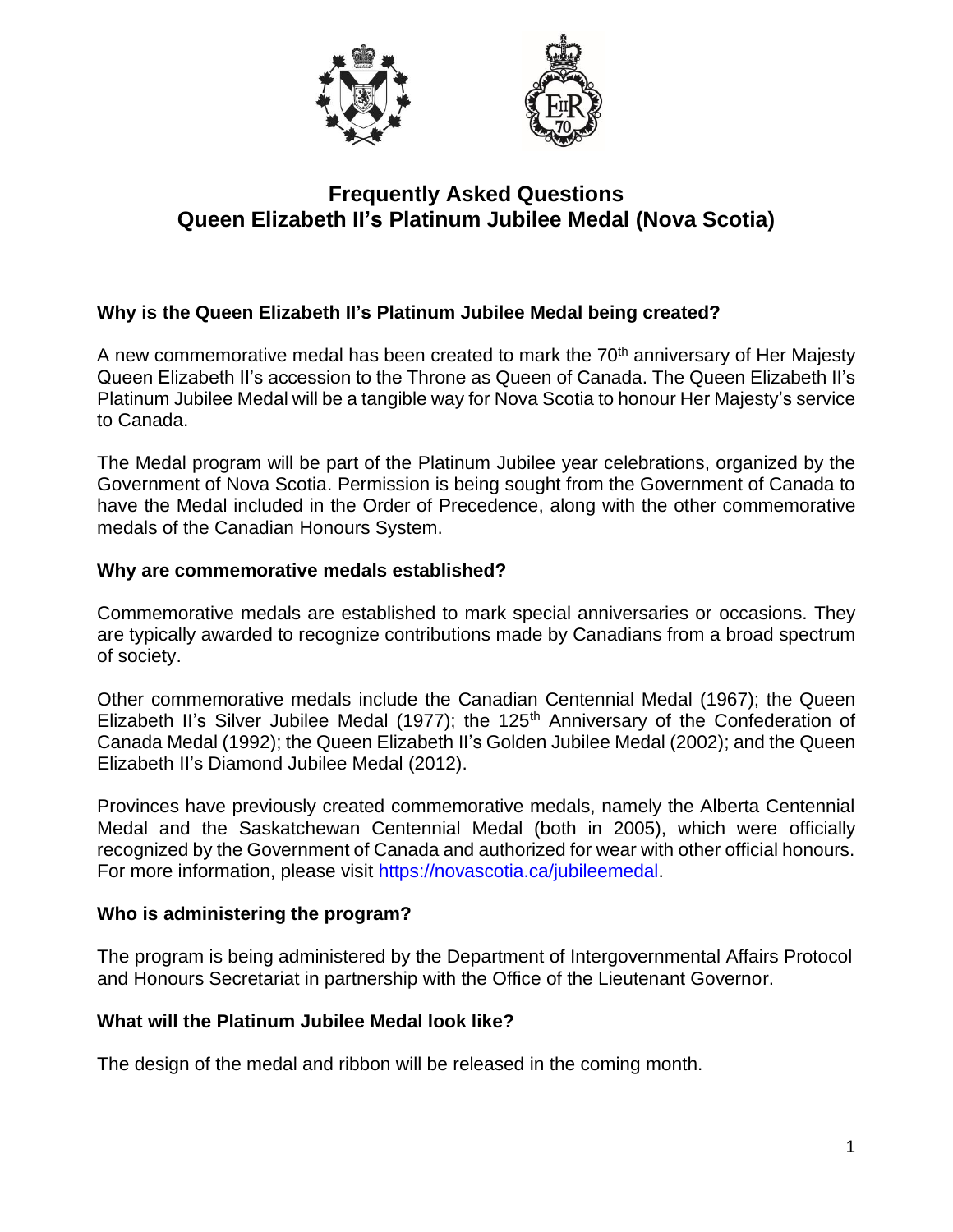# **Is Nova Scotia the only jurisdiction that will have a Platinum Jubilee Medal Program?**

NO: The United Kingdom has already begun to roll out their Platinum Jubilee Medal Program and The Queen's Caribbean Realms have also instituted a medal program for 2022.

#### **Will other provinces have a Platinum Jubilee Medal Program?**

YES: Nova Scotia has been working closely with a number of other jurisdictions to assist them in establishing a medal program based on what we have established in this province. These other jurisdictions will be making announcements of their programs in the near future.

#### **How was the number of 5,000 recipients arrived at?**

It was decided to proceed with 5,000 recipients based on the number of Nova Scotians recognized in the 2012 Diamond Jubilee Medal Program. At that time, 3,800 residents of Nova Scotia were awarded medals. The number 5,000 accounts for population growth and also the desire to recognize a large number of people who have made significant contributions throughout the COVID-19 pandemic.

#### **Will members of the public be able to make nominations?**

YES: Members of the public will be able to nominate people via their MLA or other program partners. The list of initial program partners will be released on June 2, 2022.

## **Will people from outside Nova Scotia be able to receive the medal?**

While there is no residency or citizenship requirement to receive the medal, anyone being nominated for the medal must have a direct connection to the province and must have made a significant contribution to the province.

As with the Order of Nova Scotia, a number of non-residents with strong Nova Scotia ties have been recognized; notably the Nobel Prize Winning physicist Art Mcdonald who was born in Cape Breton but lives in Kingston ON, the award-winning poet George Elliott Clarke, who was born in Windsor but now resides in Toronto, and other distinguished Canadians who have a direct connection to our province.

#### **How was the medal approved?**

The Governor-in-Council, composed of the provincial Cabinet and the Lieutenant Governor, approved the creation of the medal and program. In this capacity, the Lieutenant Governor is also acting on behalf of Her Majesty The Queen.

## **Will other provincial medals be established?**

At this time, there are no plans to create other provincial medals. This program has been established to fill a gap left by the absence of a federal Platinum Jubilee Medal Program. This is a one-time program that will conclude on February 5, 2023, at the end of the Platinum Jubilee year.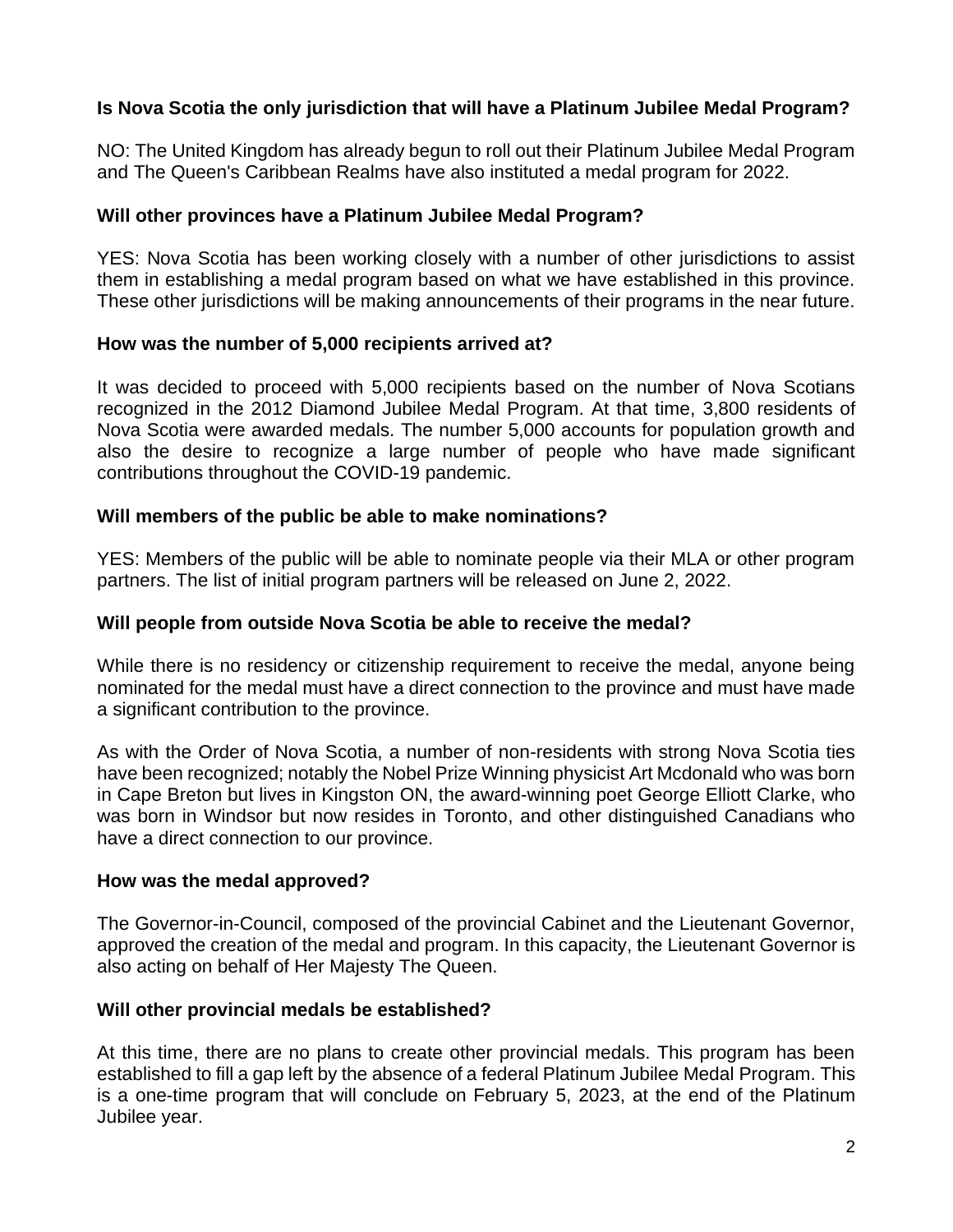## **Where will this medal fit with my other medals?**

Permission is being sought from the Government of Canada to have the medal listed in the Order of Precedence with the other commemorative medals of the Canadian Honours System. It is expected that the medal will be worn after The Queen's Diamond Jubilee Medal (2012) and before the RCMP Long Service Medal, the Canadian Forces' Decoration (C.D.) and the Exemplary Service Medals. Other provincial commemorative medals, such as the 2005 Alberta Centennial Medal and the 2005 Saskatchewan Centennial, have been included in the Order of Precedence so there is a solid precedent.

The complete list of precedence for orders, decorations and medals is available online at [www.gg.ca/en/order-precedence](http://www.gg.ca/en/order-precedence)

## **What are the criteria for the selection of recipients?**

Medal recipients must meet the following criteria:

- Be a resident of Nova Scotia or have a tangible link to Nova Scotia at the time of the grant of the medal;
- Have made a significant contribution to Canada, Nova Scotia or a particular Nova Scotian region or community; and
- Was alive on February 6, 2022, the  $70<sup>th</sup>$  anniversary of Her Majesty's accession to the throne.

## **Can the medal be awarded posthumously?**

To be eligible, the candidate must have been alive on February 6, 2022, the date of the 70<sup>th</sup> anniversary of The Queen's accession to the Throne.

## **How will recipients be selected for the medal?**

To ensure a fair and equitable selection of worthy recipients, representative of all regions and fields of endeavor, various governmental and non-governmental organizations will be invited to become trusted partners in the program. These partners will propose the names of deserving candidates for the medal from their communities or organizations. MLAs along with other partners will be involved in selecting recipients of the medal.

#### **Who are the partners?**

The initial list of partners will be released on June 2, 2022.

#### **How is fairness in the selection process ensured?**

The criteria, the partners and the list of recipients will be made public. The partners will be provided with guidelines to assist them in the selection process and promote transparency, fairness and equitable representation.